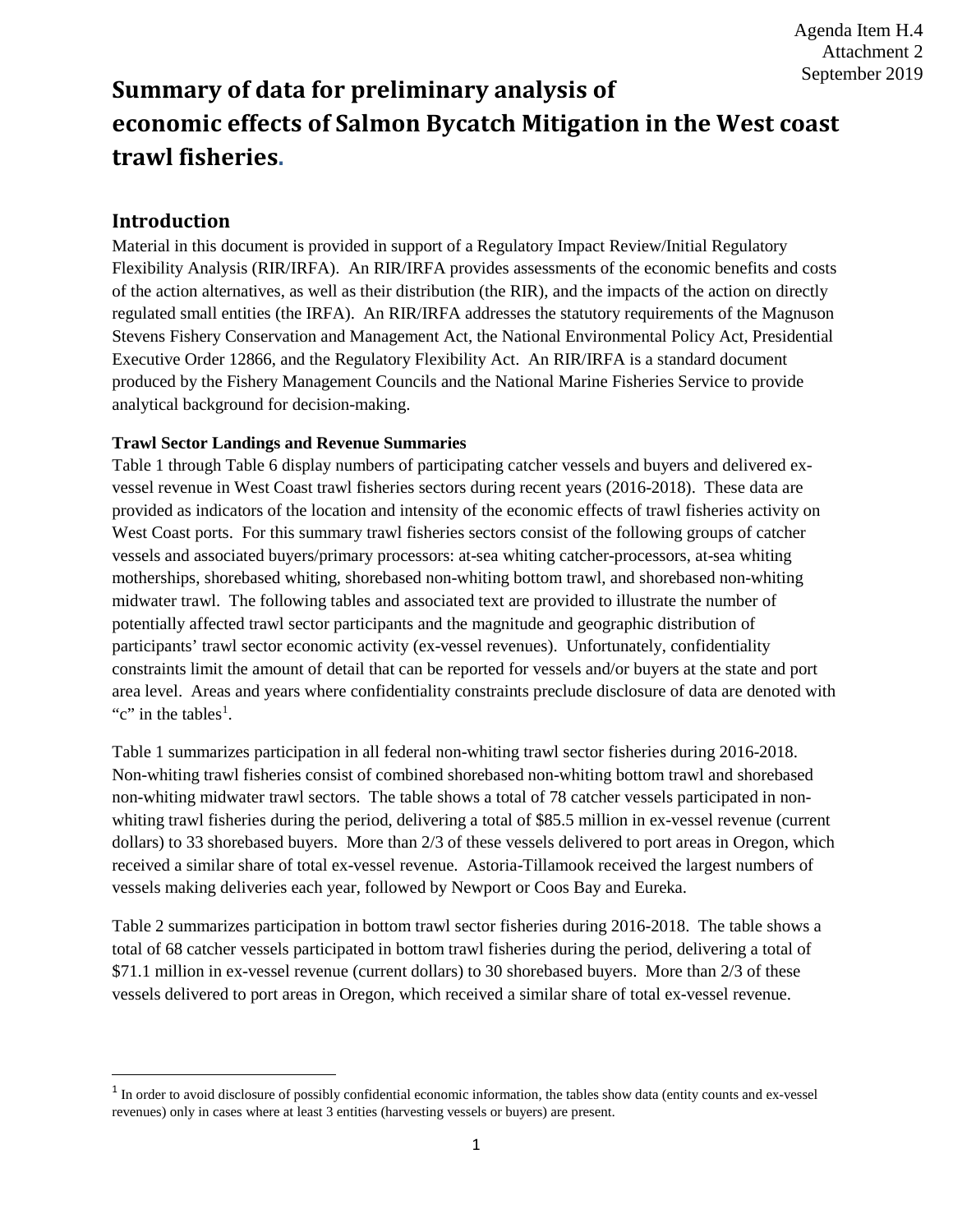Astoria-Tillamook received the largest portion of vessels making deliveries each year, followed by Newport or Coos Bay and Eureka.

Table 3 summarizes participation in the midwater rockfish trawl sector fishery during 2017 and 2018 (there was no midwater rockfish trawl fishery in 2016). The table shows a total of 34 catcher vessels participated in this fishery during the period, delivering a total of \$14.2 million in ex-vessel revenue (current dollars) to 14 shorebased buyers. More than 82 percent of these vessels delivered to port areas in Oregon, which received more than 88 percent of total ex-vessel revenue. Astoria-Tillamook received the largest portion of vessels making deliveries each year, followed by Newport and the Washington Coast.

Table 4 summarizes participation in the shorebased whiting sector fishery during 2016-2018. The table shows a total of 29 catcher vessels participated in the fisheries during the period, delivering a total of \$61.2 million in ex-vessel revenue (current dollars) to 11 shorebased buyers. More than 86 percent of these vessels delivered to port areas in Oregon, which received 71 percent of total ex-vessel revenue. Astoria-Tillamook received the largest portion of vessels making deliveries each year, followed by Newport or the Washington Coast. There were no shorebased whiting deliveries to port areas south of Newport during the period.

Table 5 and Table 6 summarize participation in the at-sea whiting sector fisheries during 2016-2018. Table 5 shows a total of 18 catcher vessels participated in the at-sea whiting mothership fishery during the period, delivering \$35.1 million ex-vessel revenue (current dollars) to 7 mothership buyers. Table 6 shows a total of 9 catcher-processor vessels participated in the at-sea whiting fishery during the period, catching \$65.7 million ex-vessel revenue equivalent (current dollars). Since at-sea sector catch is not landed in West Coast ports for processing, associating the economic activity of at-sea whiting fisheries with West Coast ports is problematic. However prior investigations have associated a majority of the catcher-processor and mothership vessels with the Seattle-Puget Sound region, and the bulk of the at-sea sector catcher vessels with ports that also have shorebased whiting processing, i.e., Washington Coast, Astoria and Newport.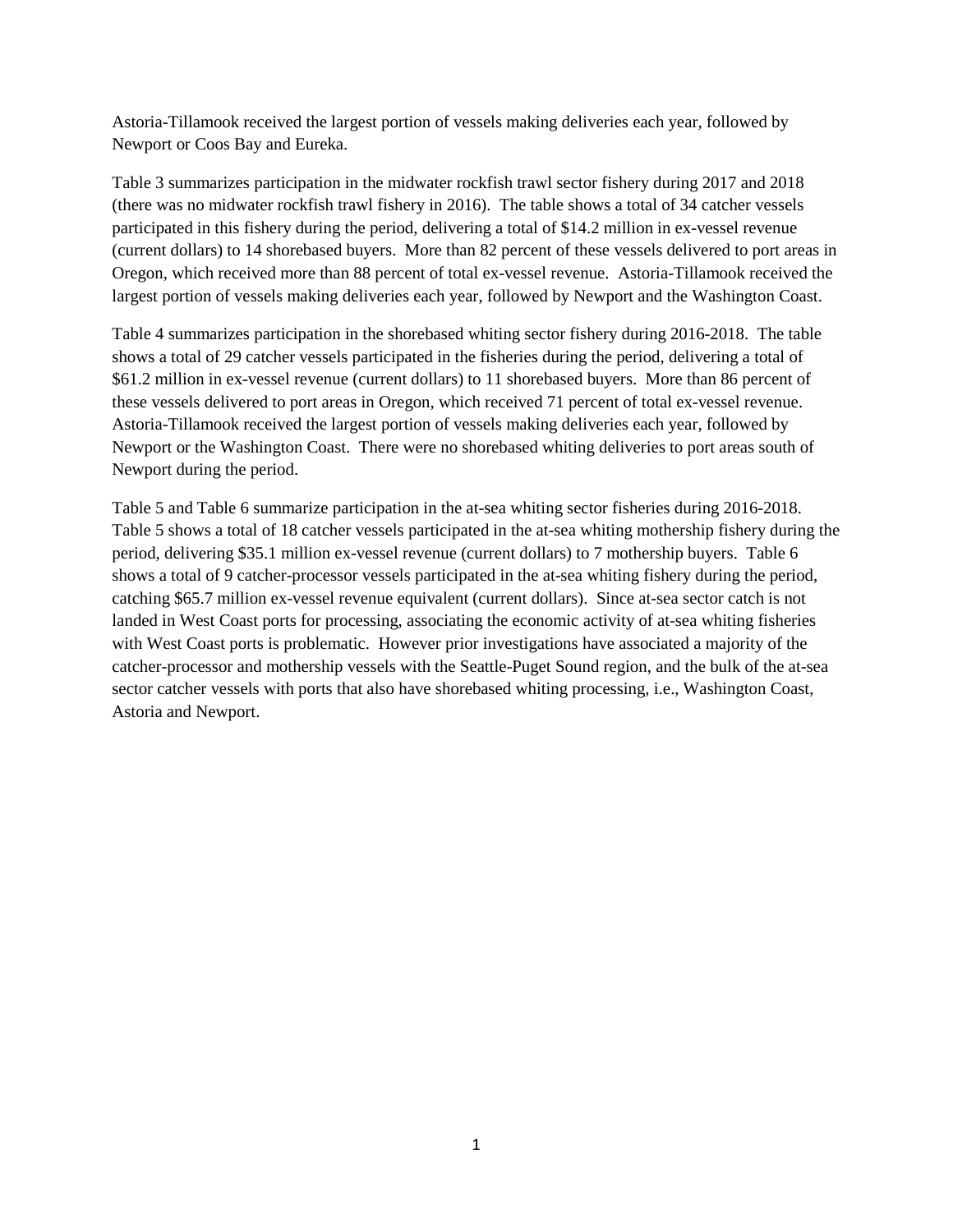| <b>Catcher Vessel Counts by Landing State</b>     |                          |                         |                |              | <b>Total Buyer Counts and Ex-vessel Revenue</b>                                     |              |                |                          |                |
|---------------------------------------------------|--------------------------|-------------------------|----------------|--------------|-------------------------------------------------------------------------------------|--------------|----------------|--------------------------|----------------|
| <b>State</b>                                      | 2016                     | 2017                    | 2018           | <b>Total</b> |                                                                                     | 2016         | 2017           | 2018                     | <b>Total</b>   |
| Washington                                        | 3                        | 5                       | 13             | 14           | <b>Total Buyer Count</b>                                                            | 19           | 25             | 21                       | 33             |
| Oregon                                            | 43                       | 48                      | 47             | 56           | Ex-vessel Revenue (\$mil.)                                                          | 26.7         | 30.6           | 28.1                     | 85.5           |
| California                                        | 17                       | 21                      | 19             | 24           |                                                                                     |              |                |                          |                |
| <b>Total</b>                                      | 59                       | 67                      | 69             | 78           |                                                                                     |              |                |                          |                |
| Landed Ex-vessel Revenue by State (\$mil.)        |                          |                         |                |              |                                                                                     |              |                |                          |                |
| <b>State</b>                                      | 2016                     | 2017                    | 2018           | <b>Total</b> |                                                                                     |              |                |                          |                |
| Washington                                        | 0.6                      | 1.4                     | 2.0            | 4.0          |                                                                                     |              |                |                          |                |
| Oregon                                            | 19.4                     | 22.3                    | 20.0           | 61.8         |                                                                                     |              |                |                          |                |
| California                                        | 6.7                      | 7.0                     | 6.1            | 19.7         |                                                                                     |              |                |                          |                |
| <b>Total</b>                                      | 26.7                     | 30.6                    | 28.1           | 85.5         |                                                                                     |              |                |                          |                |
| <b>Catcher Vessel Counts by Landing Port Area</b> |                          |                         |                |              | <b>Buyer Counts by Landing Port Area</b>                                            |              |                |                          |                |
| Port Area                                         | 2016                     | 2017                    | 2018           |              | Total Port Area                                                                     | 2016         | 2017           | 2018                     | <b>Total</b>   |
| <b>Puget Sound</b>                                | 3                        | $\overline{\mathbf{4}}$ | 4              | 6            | <b>Puget Sound</b>                                                                  | c            | $\mathbf C$    | $\mathbf C$              | C.             |
| <b>Washington Coast</b>                           |                          | C                       | 9              | 9            | <b>Washington Coast</b>                                                             |              | $\mathbf C$    | C                        | 3              |
| Astoria-Tillamook                                 | 22                       | 24                      | 27             | 32           | Astoria-Tillamook                                                                   | $\mathbf{C}$ | 4              | $\overline{4}$           | $\overline{4}$ |
| Newport                                           | 10                       | 13                      | 15             | 20           | Newport                                                                             | c            | 3              | c                        | 4              |
| Coos Bay                                          | 12                       | 9                       | 9              | 12           | Coos Bay                                                                            | C            | $\mathbf{C}$   | C                        | c              |
| <b>Brookings</b>                                  | 7                        | 5                       | 5              | 8            | <b>Brookings</b>                                                                    | C            | c              | C                        | c              |
| <b>Crescent City</b>                              | $\mathbf C$              | 3                       | Ċ              | 3            | <b>Crescent City</b>                                                                | C            | $\mathbf c$    | $\mathbf C$              | c              |
| Eureka                                            | 8                        | 8                       | 10             | 11           | Eureka                                                                              | 4            | $\mathbf C$    | 4                        | 5              |
| Fort Bragg                                        | 5                        | 6                       | 4              | 7            | Fort Bragg                                                                          | 5            | 5              | $\mathbf{C}$             | 5              |
| San Francisco                                     | C                        | 4                       | 3              | 4            | San Francisco                                                                       | C            | 5              | 4                        | 6              |
| Monterey                                          | с                        | $\overline{a}$          | $\overline{a}$ | c            | Monterey                                                                            | C            | $\overline{a}$ | $\overline{\phantom{a}}$ | с              |
| Morro Bay                                         | с                        | c                       | c              | c            | Morro Bay                                                                           | C            | c              | C                        | 3              |
| <b>Total</b>                                      | 59                       | 67                      | 69             |              | 78 Total                                                                            | 19           | 25             | 21                       | 33             |
| Landed Ex-vessel Revenue by Port Area (\$mil.)    |                          |                         |                |              |                                                                                     |              |                |                          |                |
| Port Area                                         | 2016                     | 2017                    | 2018           | <b>Total</b> |                                                                                     |              |                |                          |                |
| <b>Puget Sound</b>                                | $\mathbf C$              | c                       | c              | c            |                                                                                     |              |                |                          |                |
| <b>Washington Coast</b>                           | $\overline{\phantom{a}}$ | $\mathbf C$             | Ċ              | 0.9          |                                                                                     |              |                |                          |                |
| Astoria-Tillamook                                 | c                        | 11.9                    | 10.4           | 33.5         |                                                                                     |              |                |                          |                |
| Newport                                           | с                        | 5.5                     | с              | 15.7         |                                                                                     |              |                |                          |                |
| Coos Bay                                          | с                        | c                       | с              | с            |                                                                                     |              |                |                          |                |
| <b>Brookings</b>                                  | c                        | c                       | c              | c            |                                                                                     |              |                |                          |                |
| <b>Crescent City</b>                              | c                        | c                       | c.             | $\mathbf{C}$ |                                                                                     |              |                |                          |                |
| Eureka                                            | 4.0                      | $\mathbf{C}$            | 4.3            | 12.5         |                                                                                     |              |                |                          |                |
| Fort Bragg                                        | 1.6                      | 1.9                     | c              | 4.6          |                                                                                     |              |                |                          |                |
| San Francisco                                     | c                        | 0.4                     | 0.5            | 1.0          |                                                                                     |              |                |                          |                |
| Monterey                                          | c                        |                         |                | c            |                                                                                     |              |                |                          |                |
| Morro Bay                                         | C.                       | c                       | c              | 0.8          |                                                                                     |              |                |                          |                |
| <b>Total</b>                                      | 26.7                     | 30.6                    | 28.1           | 85.5         |                                                                                     |              |                |                          |                |
|                                                   |                          |                         |                |              | c - Denotes value withheld to preclude disclosure of potentially confidential data. |              |                |                          |                |

Table 1. Participation in Total Non-whiting Trawl Fisheries by Catcher Vessels and Shorebased Buyers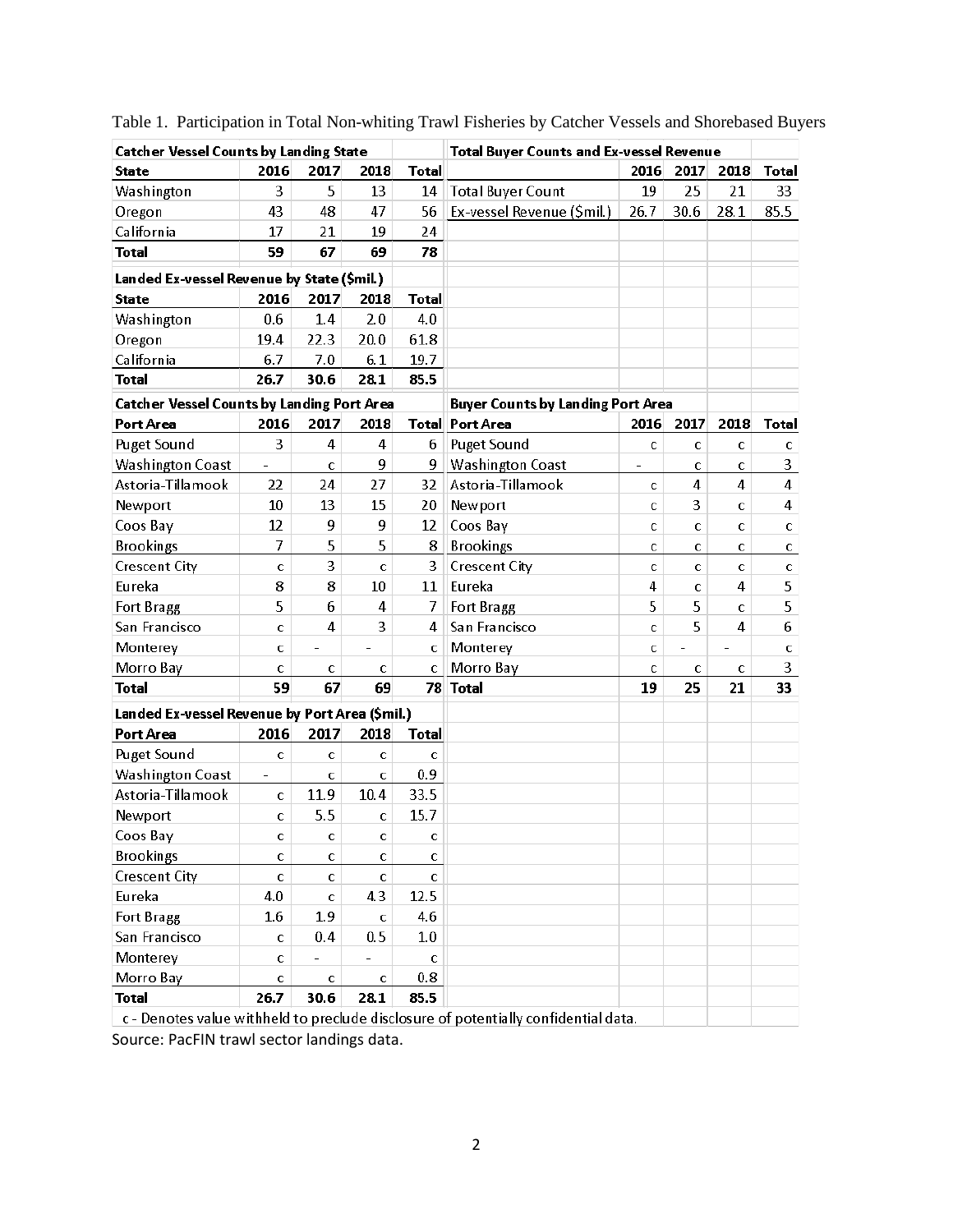| <b>Catcher Vessel Counts by Landing State</b>    |                          |                          |                          |              | <b>Total Buyer Counts and Ex-vessel Revenue</b>                                     |                          |                          |           |              |
|--------------------------------------------------|--------------------------|--------------------------|--------------------------|--------------|-------------------------------------------------------------------------------------|--------------------------|--------------------------|-----------|--------------|
| State                                            | 2016                     | 2017                     | 2018                     | <b>Total</b> |                                                                                     | 2016                     | 2017                     | 2018      | Total        |
| Washington                                       | 3                        | 5                        | 5                        | 7            | <b>Total Buyer Count</b>                                                            | 19                       | 21                       | 19        | 30           |
| Oregon                                           | 42                       | 43                       | 38                       | 49           | Ex-vessel Revenue (\$mil.)                                                          | 26.7                     | 25.4                     | 19.1      | 71.1         |
| California                                       | 17                       | 20                       | 19                       | 23           |                                                                                     |                          |                          |           |              |
| <b>Total</b>                                     | 58                       | 62                       | 57                       | 68           |                                                                                     |                          |                          |           |              |
| Landed Ex-vessel Revenue by State (\$mil.)       |                          |                          |                          |              |                                                                                     |                          |                          |           |              |
| <b>State</b>                                     | 2016                     | 2017                     | 2018                     | <b>Total</b> |                                                                                     |                          |                          |           |              |
| Washington                                       | 0.6                      | 1.3                      | 0.9                      | 2.8          |                                                                                     |                          |                          |           |              |
| Oregon                                           | 19.4                     | 17.1                     | 12.6                     | 49.1         |                                                                                     |                          |                          |           |              |
| California                                       | 6.7                      | 6.9                      | 5.6                      | 19.2         |                                                                                     |                          |                          |           |              |
| <b>Total</b>                                     | 26.7                     | 25.4                     | 19.1                     | 71.1         |                                                                                     |                          |                          |           |              |
| <b>CatcherVessel Counts by Landing Port Area</b> |                          |                          |                          |              | <b>Buyer Counts by Landing Port Area</b>                                            |                          |                          |           |              |
| <b>Port Area</b>                                 | 2016                     | 2017                     | 2018                     | <b>Total</b> | Port Area                                                                           | 2016                     | 2017                     | 2018      | <b>Total</b> |
| Puget Sound                                      | 3                        | $\overline{4}$           | $\overline{4}$           | 6            | <b>Puget Sound</b>                                                                  | C                        | c                        | C         | c            |
| <b>Washington Coast</b>                          | $\overline{\phantom{0}}$ | $\mathbf c$              | с                        | C            | <b>Washington Coast</b>                                                             | $\overline{\phantom{0}}$ | c                        | C         | c            |
| Astoria-Tillamook                                | 22                       | 20                       | 17                       | 26           | Astoria-Tillamook                                                                   | c                        | C                        | 3         | 3            |
| Newport                                          | 9                        | 11                       | 9                        | 13           | Newport                                                                             | Ċ                        | c                        | Ċ         | 3            |
| Coos Bay                                         | 12                       | 9                        | 9                        | 12           | Coos Bay                                                                            | C                        | c                        | C         | c            |
| <b>Brookings</b>                                 | 7                        | 5                        | 5                        | 8            | <b>Brookings</b>                                                                    | Ċ                        | Ċ                        | C         | с            |
| <b>Crescent City</b>                             | $\mathbf C$              | 3                        | c                        | 3            | <b>Crescent City</b>                                                                | C                        | C                        | C         | c            |
| Eureka                                           | 8                        | 7                        | 10                       | 10           | Eureka                                                                              | 4                        | Ċ                        | 4         | 5            |
| Fort Bragg                                       | 5                        | 6                        | 4                        | 7            | <b>Fort Bragg</b>                                                                   | 5                        | 5                        | Ċ         | 5            |
| San Francisco                                    | c                        | 4                        | 3                        | 4            | San Francisco                                                                       | Ċ                        | 4                        | 4         | 6            |
| Monterey                                         | c                        | $\overline{\phantom{a}}$ | $\overline{\phantom{a}}$ | с            | Monterey                                                                            | C                        | $\overline{\phantom{0}}$ | $\bar{ }$ | с            |
| Morro Bay                                        | C                        | c                        | C                        | C            | Morro Bay                                                                           | Ċ                        | $\mathbf C$              | C         | 3            |
| Total                                            | 58                       | 62                       | 57                       | 68           | <b>Total</b>                                                                        | 19                       | 21                       | 19        | 30           |
| Landed Ex-vessel Revenue by Port Area (\$mil.)   |                          |                          |                          |              |                                                                                     |                          |                          |           |              |
| Port Area                                        | 2016                     | 2017                     | 2018                     | <b>Total</b> |                                                                                     |                          |                          |           |              |
| Puget Sound                                      | $\mathbf C$              | $\mathbf C$              | $\mathbf C$              | C            |                                                                                     |                          |                          |           |              |
| <b>Washington Coast</b>                          | $\overline{\phantom{a}}$ | c                        | C                        | с            |                                                                                     |                          |                          |           |              |
| Astoria-Tillamook                                | c                        | $\mathbf c$              | 5.5                      | 25.0         |                                                                                     |                          |                          |           |              |
| Newport                                          | с                        | c                        | с                        | 12.1         |                                                                                     |                          |                          |           |              |
| Coos Bay                                         | c                        | c                        | c                        | c            |                                                                                     |                          |                          |           |              |
| <b>Brookings</b>                                 | C                        | c                        | c                        | c            |                                                                                     |                          |                          |           |              |
| <b>Crescent City</b>                             | c                        | c                        | c                        | c            |                                                                                     |                          |                          |           |              |
| Eureka                                           | 4.0                      | c                        | 3.9                      | 12.0         |                                                                                     |                          |                          |           |              |
| Fort Bragg                                       | $1.6\,$                  | 1.9                      | c                        | 4.6          |                                                                                     |                          |                          |           |              |
| San Francisco                                    | с                        | 0.4                      | 0.5                      | 1.0          |                                                                                     |                          |                          |           |              |
| Monterey                                         | с                        |                          | $\equiv$                 | c            |                                                                                     |                          |                          |           |              |
| Morro Bay                                        | C                        | с                        | C                        | 0.8          |                                                                                     |                          |                          |           |              |
| <b>Total</b>                                     | 26.7                     | 25.4                     | 19.1                     | 71.1         |                                                                                     |                          |                          |           |              |
|                                                  |                          |                          |                          |              | c - Denotes value withheld to preclude disclosure of potentially confidential data. |                          |                          |           |              |

Table 2. Participation in Bottom Trawl Fisheries by Catcher Vessels and Shorebased Buyers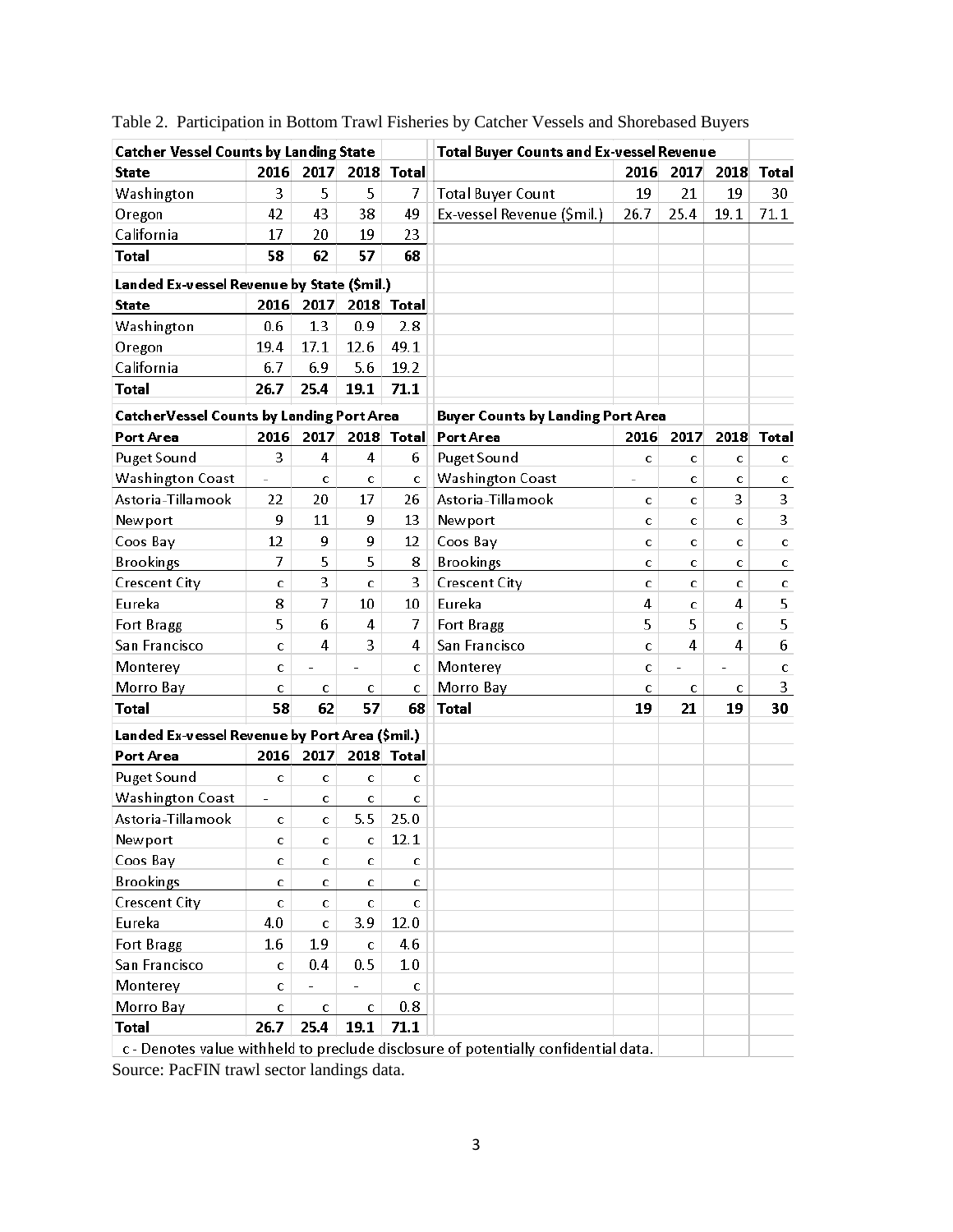| 2016 2017 2018<br>2016 2017 2018<br><b>Total</b><br><b>Total</b><br>State<br>10<br><b>Total Buyer Count</b><br>11<br>12<br>14<br>Washington<br>10<br>C<br>$---$<br>÷,<br>Ex-vessel Revenue (\$mil.)<br>5.2<br>Oregon<br>21<br>20<br>28<br>9.0<br>14.2<br>$\overline{a}$<br>L,<br>California<br>Ċ<br>C<br>c<br>$\overline{a}$<br>26<br>34<br><b>Total</b><br>23<br>---<br>Landed Ex-vessel Revenue by State (\$mil.)<br>2016 2017 2018<br><b>Total</b><br><b>State</b><br>Washington<br>1.2<br>1.2<br>C<br>$\overline{a}$<br>5.2<br>7.4<br>12.6<br>Oregon<br>÷,<br>California<br>C<br>C<br>С<br>$\overline{\phantom{0}}$<br>5.2<br>14.2<br><b>Total</b><br>9.0<br>-<br><b>Catcher Vessel Counts by Landing Port Area</b><br><b>Buyer Counts by Landing Port Area</b><br>2016 2017 2018 Total<br>Port Area<br>Port Area<br>2016 2017 2018<br><b>Total</b><br>Puget Sound<br>Puget Sound<br>C<br>c<br>c<br>C<br>$\overline{\phantom{a}}$<br>÷,<br>÷,<br><b>Washington Coast</b><br>Washington Coast<br>8<br>8<br>C<br>c<br>$\overline{a}$<br>c<br>$\overline{\phantom{0}}$<br>c<br>Astoria-Tillamook<br>Astoria-Tillamook<br>4<br>13<br>15<br>4<br>21<br>4<br>$\overline{\phantom{0}}$<br>÷,<br>9<br>3<br>Newport<br>6<br>10<br>Newport<br>3<br>C<br>$\overline{\phantom{0}}$<br>$\overline{\phantom{0}}$<br>3<br>Coos Bay<br>Coos Bay<br>4<br>$\mathbf C$<br>C<br>Ċ<br>C<br>$\overline{a}$<br>$\overline{a}$<br><b>Brookings</b><br><b>Brookings</b><br>C<br>C<br>c<br>C<br>$\bar{ }$<br>$\overline{\phantom{a}}$<br>$\overline{\phantom{a}}$<br>÷ | <b>Catcher Vessel Counts by Landing State</b> |  |  | <b>Total Buyer Counts and Ex-vessel Revenue</b> |  |  |  |  |
|--------------------------------------------------------------------------------------------------------------------------------------------------------------------------------------------------------------------------------------------------------------------------------------------------------------------------------------------------------------------------------------------------------------------------------------------------------------------------------------------------------------------------------------------------------------------------------------------------------------------------------------------------------------------------------------------------------------------------------------------------------------------------------------------------------------------------------------------------------------------------------------------------------------------------------------------------------------------------------------------------------------------------------------------------------------------------------------------------------------------------------------------------------------------------------------------------------------------------------------------------------------------------------------------------------------------------------------------------------------------------------------------------------------------------------------------------------------------------------------------------------------------------------------------------|-----------------------------------------------|--|--|-------------------------------------------------|--|--|--|--|
|                                                                                                                                                                                                                                                                                                                                                                                                                                                                                                                                                                                                                                                                                                                                                                                                                                                                                                                                                                                                                                                                                                                                                                                                                                                                                                                                                                                                                                                                                                                                                  |                                               |  |  |                                                 |  |  |  |  |
|                                                                                                                                                                                                                                                                                                                                                                                                                                                                                                                                                                                                                                                                                                                                                                                                                                                                                                                                                                                                                                                                                                                                                                                                                                                                                                                                                                                                                                                                                                                                                  |                                               |  |  |                                                 |  |  |  |  |
|                                                                                                                                                                                                                                                                                                                                                                                                                                                                                                                                                                                                                                                                                                                                                                                                                                                                                                                                                                                                                                                                                                                                                                                                                                                                                                                                                                                                                                                                                                                                                  |                                               |  |  |                                                 |  |  |  |  |
|                                                                                                                                                                                                                                                                                                                                                                                                                                                                                                                                                                                                                                                                                                                                                                                                                                                                                                                                                                                                                                                                                                                                                                                                                                                                                                                                                                                                                                                                                                                                                  |                                               |  |  |                                                 |  |  |  |  |
|                                                                                                                                                                                                                                                                                                                                                                                                                                                                                                                                                                                                                                                                                                                                                                                                                                                                                                                                                                                                                                                                                                                                                                                                                                                                                                                                                                                                                                                                                                                                                  |                                               |  |  |                                                 |  |  |  |  |
|                                                                                                                                                                                                                                                                                                                                                                                                                                                                                                                                                                                                                                                                                                                                                                                                                                                                                                                                                                                                                                                                                                                                                                                                                                                                                                                                                                                                                                                                                                                                                  |                                               |  |  |                                                 |  |  |  |  |
|                                                                                                                                                                                                                                                                                                                                                                                                                                                                                                                                                                                                                                                                                                                                                                                                                                                                                                                                                                                                                                                                                                                                                                                                                                                                                                                                                                                                                                                                                                                                                  |                                               |  |  |                                                 |  |  |  |  |
|                                                                                                                                                                                                                                                                                                                                                                                                                                                                                                                                                                                                                                                                                                                                                                                                                                                                                                                                                                                                                                                                                                                                                                                                                                                                                                                                                                                                                                                                                                                                                  |                                               |  |  |                                                 |  |  |  |  |
|                                                                                                                                                                                                                                                                                                                                                                                                                                                                                                                                                                                                                                                                                                                                                                                                                                                                                                                                                                                                                                                                                                                                                                                                                                                                                                                                                                                                                                                                                                                                                  |                                               |  |  |                                                 |  |  |  |  |
|                                                                                                                                                                                                                                                                                                                                                                                                                                                                                                                                                                                                                                                                                                                                                                                                                                                                                                                                                                                                                                                                                                                                                                                                                                                                                                                                                                                                                                                                                                                                                  |                                               |  |  |                                                 |  |  |  |  |
|                                                                                                                                                                                                                                                                                                                                                                                                                                                                                                                                                                                                                                                                                                                                                                                                                                                                                                                                                                                                                                                                                                                                                                                                                                                                                                                                                                                                                                                                                                                                                  |                                               |  |  |                                                 |  |  |  |  |
|                                                                                                                                                                                                                                                                                                                                                                                                                                                                                                                                                                                                                                                                                                                                                                                                                                                                                                                                                                                                                                                                                                                                                                                                                                                                                                                                                                                                                                                                                                                                                  |                                               |  |  |                                                 |  |  |  |  |
|                                                                                                                                                                                                                                                                                                                                                                                                                                                                                                                                                                                                                                                                                                                                                                                                                                                                                                                                                                                                                                                                                                                                                                                                                                                                                                                                                                                                                                                                                                                                                  |                                               |  |  |                                                 |  |  |  |  |
|                                                                                                                                                                                                                                                                                                                                                                                                                                                                                                                                                                                                                                                                                                                                                                                                                                                                                                                                                                                                                                                                                                                                                                                                                                                                                                                                                                                                                                                                                                                                                  |                                               |  |  |                                                 |  |  |  |  |
|                                                                                                                                                                                                                                                                                                                                                                                                                                                                                                                                                                                                                                                                                                                                                                                                                                                                                                                                                                                                                                                                                                                                                                                                                                                                                                                                                                                                                                                                                                                                                  |                                               |  |  |                                                 |  |  |  |  |
|                                                                                                                                                                                                                                                                                                                                                                                                                                                                                                                                                                                                                                                                                                                                                                                                                                                                                                                                                                                                                                                                                                                                                                                                                                                                                                                                                                                                                                                                                                                                                  |                                               |  |  |                                                 |  |  |  |  |
|                                                                                                                                                                                                                                                                                                                                                                                                                                                                                                                                                                                                                                                                                                                                                                                                                                                                                                                                                                                                                                                                                                                                                                                                                                                                                                                                                                                                                                                                                                                                                  |                                               |  |  |                                                 |  |  |  |  |
|                                                                                                                                                                                                                                                                                                                                                                                                                                                                                                                                                                                                                                                                                                                                                                                                                                                                                                                                                                                                                                                                                                                                                                                                                                                                                                                                                                                                                                                                                                                                                  |                                               |  |  |                                                 |  |  |  |  |
|                                                                                                                                                                                                                                                                                                                                                                                                                                                                                                                                                                                                                                                                                                                                                                                                                                                                                                                                                                                                                                                                                                                                                                                                                                                                                                                                                                                                                                                                                                                                                  |                                               |  |  |                                                 |  |  |  |  |
| <b>Crescent City</b><br>Crescent City<br>L,<br>L,<br>L,<br>L,<br>L,                                                                                                                                                                                                                                                                                                                                                                                                                                                                                                                                                                                                                                                                                                                                                                                                                                                                                                                                                                                                                                                                                                                                                                                                                                                                                                                                                                                                                                                                              |                                               |  |  |                                                 |  |  |  |  |
| Eureka<br>Eureka<br>c<br>C<br>c<br>c<br>C<br>C<br>$\blacksquare$<br>$\overline{a}$                                                                                                                                                                                                                                                                                                                                                                                                                                                                                                                                                                                                                                                                                                                                                                                                                                                                                                                                                                                                                                                                                                                                                                                                                                                                                                                                                                                                                                                               |                                               |  |  |                                                 |  |  |  |  |
| Fort Bragg<br>Fort Bragg<br>÷,<br>$\overline{\phantom{a}}$<br>÷,<br>$\overline{a}$<br>÷,<br>÷,<br>ä,                                                                                                                                                                                                                                                                                                                                                                                                                                                                                                                                                                                                                                                                                                                                                                                                                                                                                                                                                                                                                                                                                                                                                                                                                                                                                                                                                                                                                                             |                                               |  |  |                                                 |  |  |  |  |
| San Francisco<br>San Francisco<br>$\overline{a}$<br>$\overline{\phantom{a}}$<br>$\overline{\phantom{0}}$<br>$\overline{a}$                                                                                                                                                                                                                                                                                                                                                                                                                                                                                                                                                                                                                                                                                                                                                                                                                                                                                                                                                                                                                                                                                                                                                                                                                                                                                                                                                                                                                       |                                               |  |  |                                                 |  |  |  |  |
| Monterey<br>Monterey<br>$\overline{\phantom{a}}$<br>L,<br>$\overline{a}$<br>$\overline{a}$<br>$\overline{a}$<br>L,<br>$\overline{a}$<br>$\overline{\phantom{0}}$                                                                                                                                                                                                                                                                                                                                                                                                                                                                                                                                                                                                                                                                                                                                                                                                                                                                                                                                                                                                                                                                                                                                                                                                                                                                                                                                                                                 |                                               |  |  |                                                 |  |  |  |  |
| Morro Bay<br>Morro Bay<br>ä,                                                                                                                                                                                                                                                                                                                                                                                                                                                                                                                                                                                                                                                                                                                                                                                                                                                                                                                                                                                                                                                                                                                                                                                                                                                                                                                                                                                                                                                                                                                     |                                               |  |  |                                                 |  |  |  |  |
| <b>Total</b><br>26<br>34<br><b>Total</b><br>23<br>11<br>12<br>14<br>$---$<br>---                                                                                                                                                                                                                                                                                                                                                                                                                                                                                                                                                                                                                                                                                                                                                                                                                                                                                                                                                                                                                                                                                                                                                                                                                                                                                                                                                                                                                                                                 |                                               |  |  |                                                 |  |  |  |  |
| Landed Ex-vessel Revenue by Port Area (\$mil.)                                                                                                                                                                                                                                                                                                                                                                                                                                                                                                                                                                                                                                                                                                                                                                                                                                                                                                                                                                                                                                                                                                                                                                                                                                                                                                                                                                                                                                                                                                   |                                               |  |  |                                                 |  |  |  |  |
| 2016 2017 2018<br>Port Area<br><b>Total</b>                                                                                                                                                                                                                                                                                                                                                                                                                                                                                                                                                                                                                                                                                                                                                                                                                                                                                                                                                                                                                                                                                                                                                                                                                                                                                                                                                                                                                                                                                                      |                                               |  |  |                                                 |  |  |  |  |
| Puget Sound<br>C<br>c<br>÷,<br>$\overline{\phantom{a}}$                                                                                                                                                                                                                                                                                                                                                                                                                                                                                                                                                                                                                                                                                                                                                                                                                                                                                                                                                                                                                                                                                                                                                                                                                                                                                                                                                                                                                                                                                          |                                               |  |  |                                                 |  |  |  |  |
| Washington Coast<br>C<br>c<br>c<br>$\overline{a}$                                                                                                                                                                                                                                                                                                                                                                                                                                                                                                                                                                                                                                                                                                                                                                                                                                                                                                                                                                                                                                                                                                                                                                                                                                                                                                                                                                                                                                                                                                |                                               |  |  |                                                 |  |  |  |  |
| Astoria-Tillamook<br>3.7<br>4.9<br>8.6<br>$\overline{a}$                                                                                                                                                                                                                                                                                                                                                                                                                                                                                                                                                                                                                                                                                                                                                                                                                                                                                                                                                                                                                                                                                                                                                                                                                                                                                                                                                                                                                                                                                         |                                               |  |  |                                                 |  |  |  |  |
| 1.3<br>3.6<br>C<br>Newport                                                                                                                                                                                                                                                                                                                                                                                                                                                                                                                                                                                                                                                                                                                                                                                                                                                                                                                                                                                                                                                                                                                                                                                                                                                                                                                                                                                                                                                                                                                       |                                               |  |  |                                                 |  |  |  |  |
| Coos Bay<br>$\mathbf{C}$<br>$\mathsf C$<br>$\mathsf C$<br>$\qquad \qquad \blacksquare$                                                                                                                                                                                                                                                                                                                                                                                                                                                                                                                                                                                                                                                                                                                                                                                                                                                                                                                                                                                                                                                                                                                                                                                                                                                                                                                                                                                                                                                           |                                               |  |  |                                                 |  |  |  |  |
| <b>Brookings</b><br>$\mathsf C$<br>$\mathbb C$<br>$\overline{a}$                                                                                                                                                                                                                                                                                                                                                                                                                                                                                                                                                                                                                                                                                                                                                                                                                                                                                                                                                                                                                                                                                                                                                                                                                                                                                                                                                                                                                                                                                 |                                               |  |  |                                                 |  |  |  |  |
| Crescent City<br>$\overline{\phantom{0}}$                                                                                                                                                                                                                                                                                                                                                                                                                                                                                                                                                                                                                                                                                                                                                                                                                                                                                                                                                                                                                                                                                                                                                                                                                                                                                                                                                                                                                                                                                                        |                                               |  |  |                                                 |  |  |  |  |
| Eureka<br>$\mathbf C$<br>$\mathbf C$<br>$\mathsf C$<br>$\overline{a}$                                                                                                                                                                                                                                                                                                                                                                                                                                                                                                                                                                                                                                                                                                                                                                                                                                                                                                                                                                                                                                                                                                                                                                                                                                                                                                                                                                                                                                                                            |                                               |  |  |                                                 |  |  |  |  |
| Fort Bragg<br>$\overline{\phantom{0}}$<br>$\qquad \qquad \blacksquare$<br>÷                                                                                                                                                                                                                                                                                                                                                                                                                                                                                                                                                                                                                                                                                                                                                                                                                                                                                                                                                                                                                                                                                                                                                                                                                                                                                                                                                                                                                                                                      |                                               |  |  |                                                 |  |  |  |  |
| San Francisco<br>$\qquad \qquad -$<br>$\overline{\phantom{a}}$<br>$\overline{\phantom{a}}$<br>$\overline{\phantom{0}}$                                                                                                                                                                                                                                                                                                                                                                                                                                                                                                                                                                                                                                                                                                                                                                                                                                                                                                                                                                                                                                                                                                                                                                                                                                                                                                                                                                                                                           |                                               |  |  |                                                 |  |  |  |  |
| Monterey<br>$\overline{\phantom{0}}$<br>$\overline{\phantom{a}}$<br>$\overline{\phantom{0}}$<br>$\overline{\phantom{a}}$                                                                                                                                                                                                                                                                                                                                                                                                                                                                                                                                                                                                                                                                                                                                                                                                                                                                                                                                                                                                                                                                                                                                                                                                                                                                                                                                                                                                                         |                                               |  |  |                                                 |  |  |  |  |
| Morro Bay<br>$\overline{\phantom{0}}$                                                                                                                                                                                                                                                                                                                                                                                                                                                                                                                                                                                                                                                                                                                                                                                                                                                                                                                                                                                                                                                                                                                                                                                                                                                                                                                                                                                                                                                                                                            |                                               |  |  |                                                 |  |  |  |  |
| 5.2<br><b>Total</b><br>9.0<br>14.2                                                                                                                                                                                                                                                                                                                                                                                                                                                                                                                                                                                                                                                                                                                                                                                                                                                                                                                                                                                                                                                                                                                                                                                                                                                                                                                                                                                                                                                                                                               |                                               |  |  |                                                 |  |  |  |  |

| Table 3. Participation in Mid-water Rockfish Trawl Fisheries by Catcher Vessels and Shorebased Buyers |  |
|-------------------------------------------------------------------------------------------------------|--|
|-------------------------------------------------------------------------------------------------------|--|

c - Denotes value withheld to preclude disclosure of potentially confidential data. Source: PacFIN trawl sector landings data.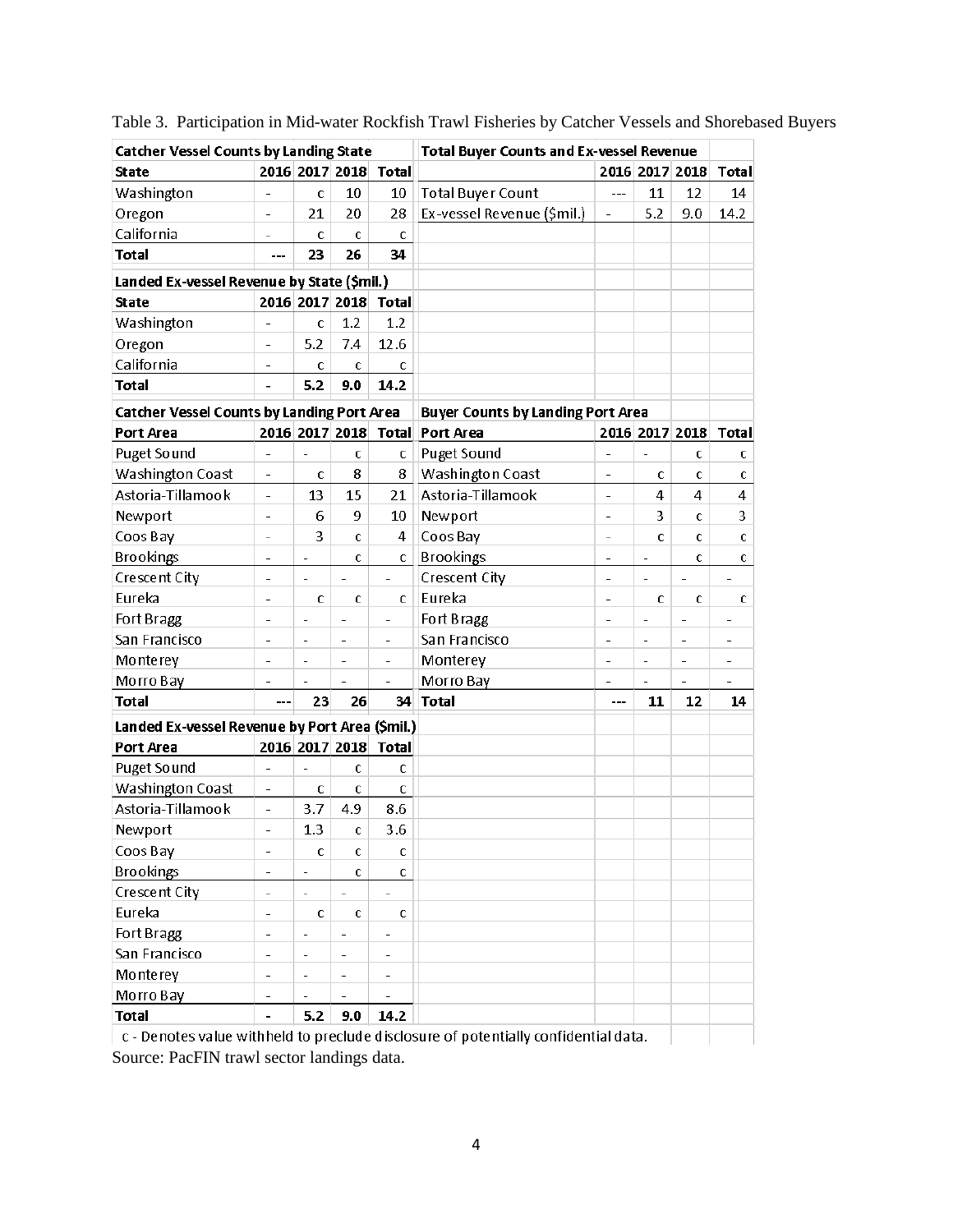| <b>Catcher Vessel Counts by Landing State</b>     |                          |                          |                          |                          | <b>Shorebased Whiting Buyers</b>                                                    |      |      |      |              |
|---------------------------------------------------|--------------------------|--------------------------|--------------------------|--------------------------|-------------------------------------------------------------------------------------|------|------|------|--------------|
| <b>State</b>                                      | 2016                     | 2017                     | 2018                     | <b>Total</b>             |                                                                                     | 2016 | 2017 | 2018 | <b>Total</b> |
| Washington                                        | 11                       | 10                       | 10                       | 14                       | <b>Total Buyer Count</b>                                                            | 8    | 9    | 8    | 11           |
| Oregon                                            | 19                       | 20                       | 21                       | 25                       | Ex-vessel Revenue (\$mil.)                                                          | 13.8 | 25.0 | 22.4 | 61.2         |
| California                                        |                          |                          |                          |                          |                                                                                     |      |      |      |              |
| <b>Total</b>                                      | 23                       | 25                       | 26                       | 29                       |                                                                                     |      |      |      |              |
| Landed Ex-vessel Revenue by State (\$mil.)        |                          |                          |                          |                          |                                                                                     |      |      |      |              |
| <b>State</b>                                      | 2016                     | 2017                     | 2018                     | <b>Total</b>             |                                                                                     |      |      |      |              |
| Washington                                        | 4.7                      | 7.7                      | 5.2                      | 17.5                     |                                                                                     |      |      |      |              |
| Oregon                                            | 9.1                      | 17.3                     | 17.2                     | 43.7                     |                                                                                     |      |      |      |              |
| California                                        |                          |                          |                          |                          |                                                                                     |      |      |      |              |
| Total                                             | 13.8                     | 25.0                     | 22.4                     | 61.2                     |                                                                                     |      |      |      |              |
| <b>Catcher Vessel Counts by Landing Port Area</b> |                          |                          |                          |                          |                                                                                     |      |      |      |              |
| Port Area                                         | 2016                     | 2017                     | 2018                     | <b>Total</b>             |                                                                                     |      |      |      |              |
| <b>Puget Sound</b>                                | $\overline{\phantom{a}}$ | ÷,                       |                          |                          |                                                                                     |      |      |      |              |
| <b>Washington Coast</b>                           | 11                       | 10                       | 10                       | 14                       |                                                                                     |      |      |      |              |
| Astoria-Tillamook                                 | 14                       | 15                       | 13                       | 19                       |                                                                                     |      |      |      |              |
| Newport                                           | 12                       | 9                        | 10                       | 17                       |                                                                                     |      |      |      |              |
| Coos Bay                                          |                          | $\blacksquare$           | $\qquad \qquad -$        | $\overline{\phantom{0}}$ |                                                                                     |      |      |      |              |
| <b>Brookings</b>                                  | $\overline{a}$           | $\overline{\phantom{a}}$ | $\overline{\phantom{a}}$ | $\overline{\phantom{a}}$ |                                                                                     |      |      |      |              |
| <b>Crescent City</b>                              | L,                       | $\overline{a}$           | $\overline{a}$           | $\overline{a}$           |                                                                                     |      |      |      |              |
| Eureka                                            | -                        | $\qquad \qquad -$        | $\overline{\phantom{a}}$ | $\overline{\phantom{a}}$ |                                                                                     |      |      |      |              |
| Fort Bragg                                        | $\overline{a}$           | $\overline{\phantom{a}}$ | $\overline{\phantom{a}}$ | $\overline{\phantom{m}}$ |                                                                                     |      |      |      |              |
| San Francisco                                     |                          | ۰                        | $\overline{\phantom{a}}$ | L.                       |                                                                                     |      |      |      |              |
| Monterey                                          | L,                       | $\overline{a}$           | $\bar{ }$                | $\overline{\phantom{0}}$ |                                                                                     |      |      |      |              |
| Morro Bay                                         |                          | ÷,                       |                          | L.                       |                                                                                     |      |      |      |              |
| <b>Total</b>                                      | 23                       | 25                       | 26                       | 29                       |                                                                                     |      |      |      |              |
| Landed Ex-vessel Revenue by Port Area (\$mil.)    |                          |                          |                          |                          |                                                                                     |      |      |      |              |
| Port Area                                         | 2016                     | 2017                     | 2018                     | <b>Total</b>             |                                                                                     |      |      |      |              |
| <b>Puget Sound</b>                                | $\overline{a}$           | $\overline{\phantom{a}}$ | $\overline{\phantom{a}}$ | $\overline{a}$           |                                                                                     |      |      |      |              |
| <b>Washington Coast</b>                           | 4.7                      | 7.7                      | 5.2                      | 17.5                     |                                                                                     |      |      |      |              |
| Astoria-Tillamook                                 | 4.2                      | 10.0                     | 9.6                      | 23.8                     |                                                                                     |      |      |      |              |
| Newport                                           | 5.0                      | 7.3                      | 7.6                      | 19.9                     |                                                                                     |      |      |      |              |
| Coos Bay                                          | $\qquad \qquad -$        | $\blacksquare$           | $\overline{\phantom{a}}$ | $\overline{\phantom{0}}$ |                                                                                     |      |      |      |              |
| <b>Brookings</b>                                  | $\qquad \qquad -$        | $\overline{\phantom{a}}$ | $\overline{\phantom{a}}$ | $\overline{\phantom{a}}$ |                                                                                     |      |      |      |              |
| <b>Crescent City</b>                              | $\overline{a}$           | $\bar{ }$                | $\overline{\phantom{m}}$ | $\overline{\phantom{a}}$ |                                                                                     |      |      |      |              |
| Eureka                                            | L,                       | $\overline{\phantom{0}}$ | $\overline{\phantom{0}}$ | $\overline{\phantom{0}}$ |                                                                                     |      |      |      |              |
| Fort Bragg                                        | $\overline{a}$           | $\overline{\phantom{a}}$ | $\overline{\phantom{a}}$ | $\overline{\phantom{a}}$ |                                                                                     |      |      |      |              |
| San Francisco                                     | ÷                        | $\overline{\phantom{0}}$ | $\overline{\phantom{0}}$ | $\overline{\phantom{a}}$ |                                                                                     |      |      |      |              |
| Monterey                                          | $\overline{\phantom{0}}$ | $\qquad \qquad -$        | $\qquad \qquad -$        | $\overline{\phantom{m}}$ |                                                                                     |      |      |      |              |
| Morro Bay                                         | $\overline{a}$           | $\overline{\phantom{a}}$ | $\frac{1}{2}$            | $\bar{\phantom{a}}$      |                                                                                     |      |      |      |              |
| <b>Total</b>                                      | 13.8                     | 25.0                     | 22.4                     | 61.2                     |                                                                                     |      |      |      |              |
|                                                   |                          |                          |                          |                          | c - Denotes value withheld to preclude disclosure of potentially confidential data. |      |      |      |              |

Table 4. Participation in Shorebased Whiting Trawl Fisheries by Catcher Vessels and Buyers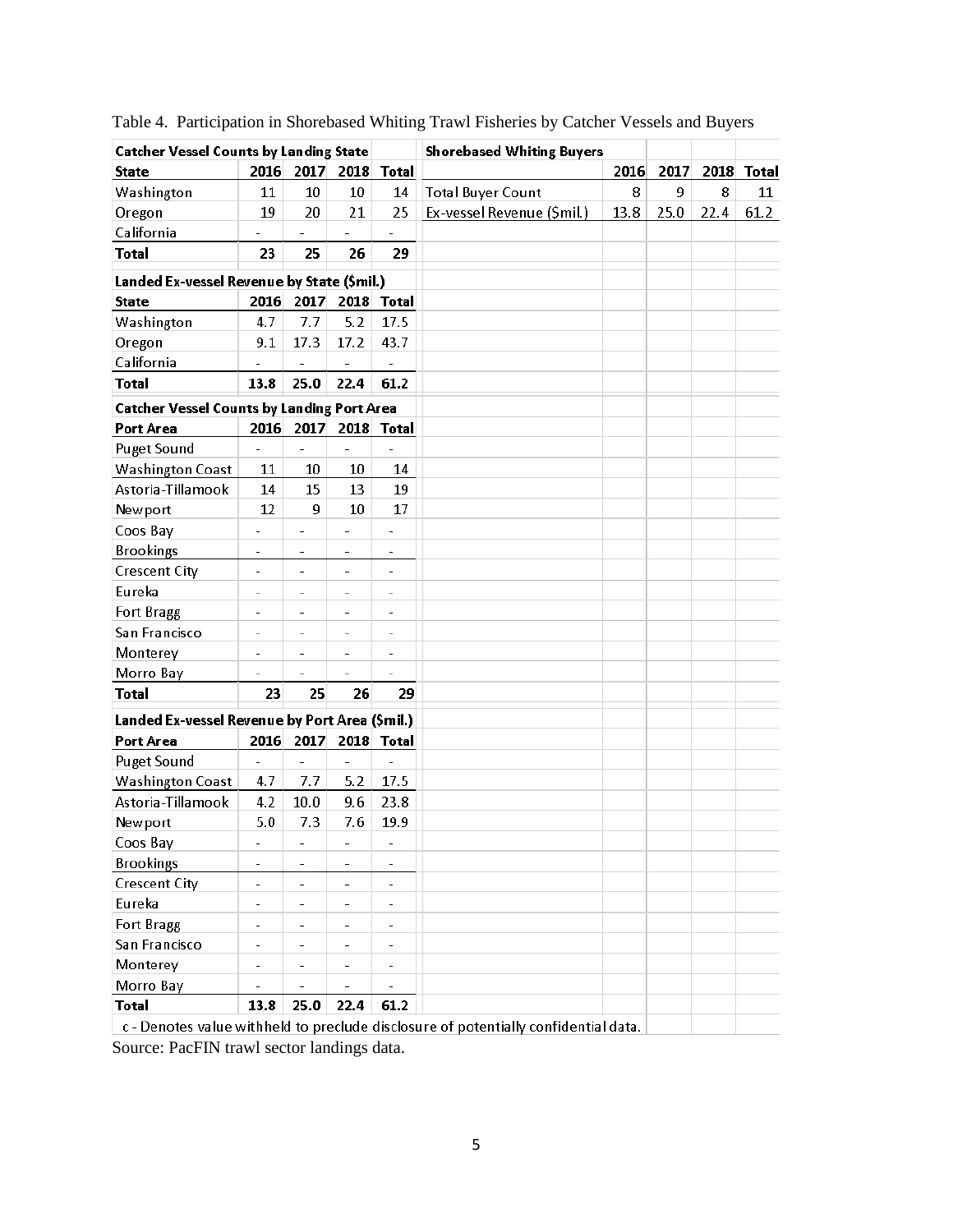Table 5. Participation in At-sea Whiting Fisheries by Catcher Vessels and Motherships

|                               |      | 2016 2017 2018 Total |               |       |
|-------------------------------|------|----------------------|---------------|-------|
| Total Catcher Vessel Count    | 17   | 15                   | 17            | 18    |
| <b>Total Mothership Count</b> | 6.   |                      |               |       |
| Ex-vessel Revenue (\$mil.)    | 12.2 |                      | $11.3$   11.6 | -35.1 |

Table 6. Participation in At-sea Whiting Fisheries by Catcher-Processors

| 2016 2017 2018 Total                                              |  |  |  |  |  |  |  |
|-------------------------------------------------------------------|--|--|--|--|--|--|--|
| <b>Total Catcher-Processor Count</b><br>Q                         |  |  |  |  |  |  |  |
| Ex-vessel Revenue Equivalent (\$mil.)   20.8   24.7   20.3   65.7 |  |  |  |  |  |  |  |
| Source: PacFIN trawl sector landings data.                        |  |  |  |  |  |  |  |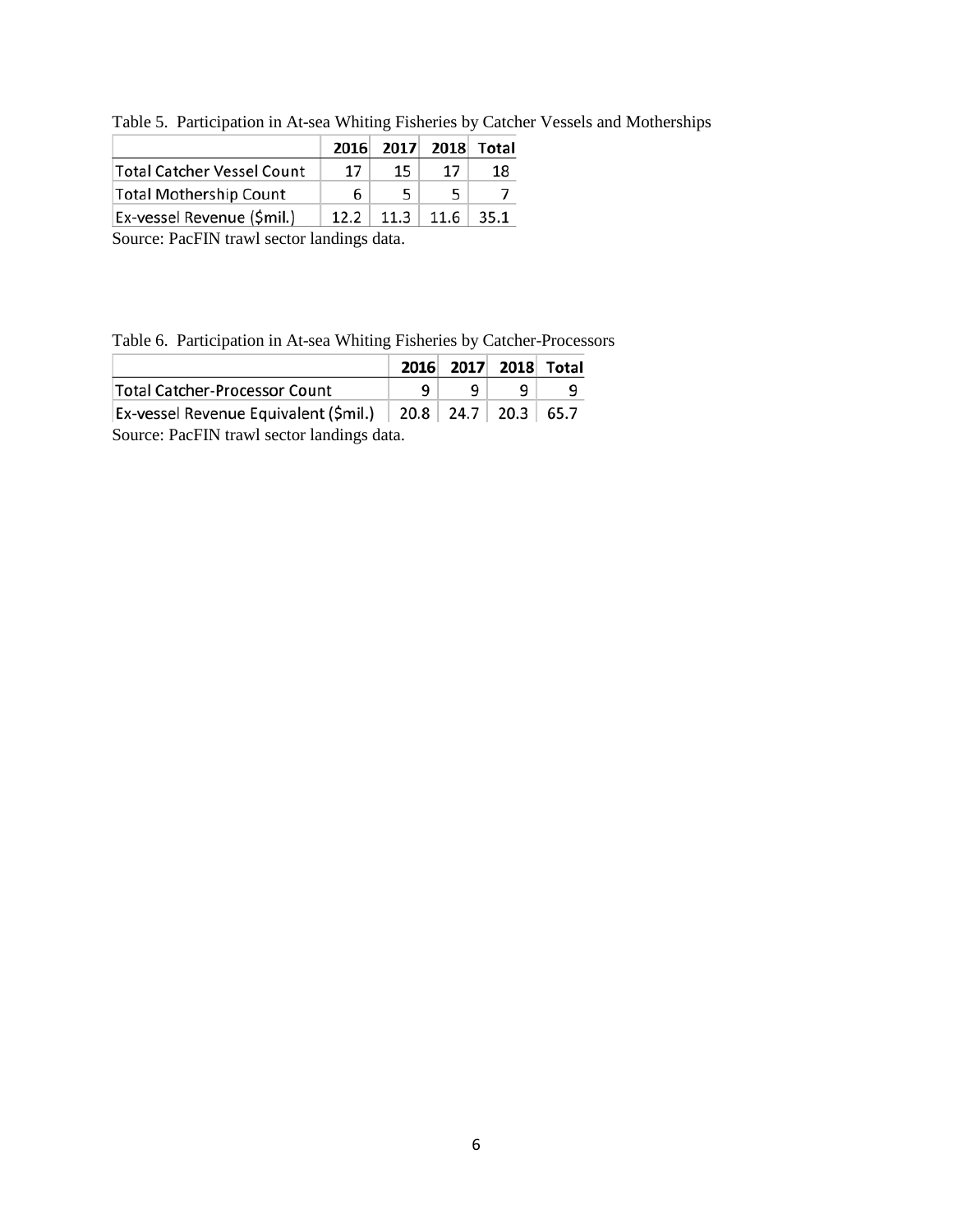# **Trawl Landings Tax Estimates**

Table 7 shows estimated state landings taxes associated with the shorebased trawl landings in Washington, Oregon and California detailed in the prior section. State landings tax estimates are provided as an indicator of the importance of the revenue flow from shorebased trawl sector fisheries landings to the public sectors in the three states. Trawl sector landings taxes were calculated by applying ex-vessel revenue from landings in Washington and Oregon and whole weights from landings in California by the respective tax rates for each species type in each state. The table shows an estimated average of \$1.02 million (current dollars) were collected during 2016-2018; approximately 78 percent in Oregon, 16 percent in Washington and six percent in California.

|            |      | \$ millions |      |         |  |  |  |  |  |  |  |  |
|------------|------|-------------|------|---------|--|--|--|--|--|--|--|--|
|            | 2016 | 2017        | 2018 | Average |  |  |  |  |  |  |  |  |
| Washington | 0.12 | 0.20        | 0.16 | 0.16    |  |  |  |  |  |  |  |  |
| Oregon     | 0.65 | 0.91        | 0.85 | 0.80    |  |  |  |  |  |  |  |  |
| California | 0.05 | 0.06        | 0.06 | 0.06    |  |  |  |  |  |  |  |  |
| Total      | 0.82 | 1.17        | 1.07 | 1.02    |  |  |  |  |  |  |  |  |

Table 7. Estimated Average Annual Fish Landings Taxes from Trawl Sector Landings: 2016-2018

Source: Estimated from PacFIN trawl sector landings data and average tax rates applied to landed exvessel revenue (Washington and Oregon) and whole weight (California) by species type.

## T**rawl Sector Variable Cost Net Revenue Estimates**

Table 8 and Table 9 show total and average variable cost net revenue estimates for vessels participating in shorebased and at-sea trawl sector fisheries, respectively, during 2009-2017. Vessel net revenue estimates are provided as an indicator of the financial resiliency of participants in trawl sector fisheries. Note that many vessels participate in several different trawl sector fisheries during the year and/or from year to year. For example, a catcher vessel delivering whiting to at-sea motherships may also participate in shorebased whiting, non-whiting midwater rockfish, and non-whiting bottom trawl (DTS and/or non-DTS) fisheries. Vessels participating in West coast trawl fisheries may also participate in other fisheries on the West Coast (e.g., fixed-gear sablefish, Dungeness crab, pink shrimp trawl) and/or Alaska, however catch data for participation in fisheries other than the West Coast trawl sector are not included in this document.

Table 8 shows mean variable cost net revenue per vessel operating in shorebased non-whiting trawl fisheries during 2009-2017 of approximately \$0.12 million for DTS, \$0.08 million for non-whiting midwater trawl, and \$0.05 million for non-whiting/non-DTS trawl. Mean variable cost net revenue per vessel operating in the shorebased whiting fishery was approximately \$0.31 million. All values are in inflation-adjusted 2017 dollars.

Table 9 shows mean variable cost net revenue per vessel operating in at-sea whiting fisheries during 2009-2017 of approximately \$4.7 million for catcher-processors, \$2.3 million for whiting motherships, and \$0.3 million for catcher vessels delivering to whiting motherships. All values are in inflationadjusted 2017 dollars.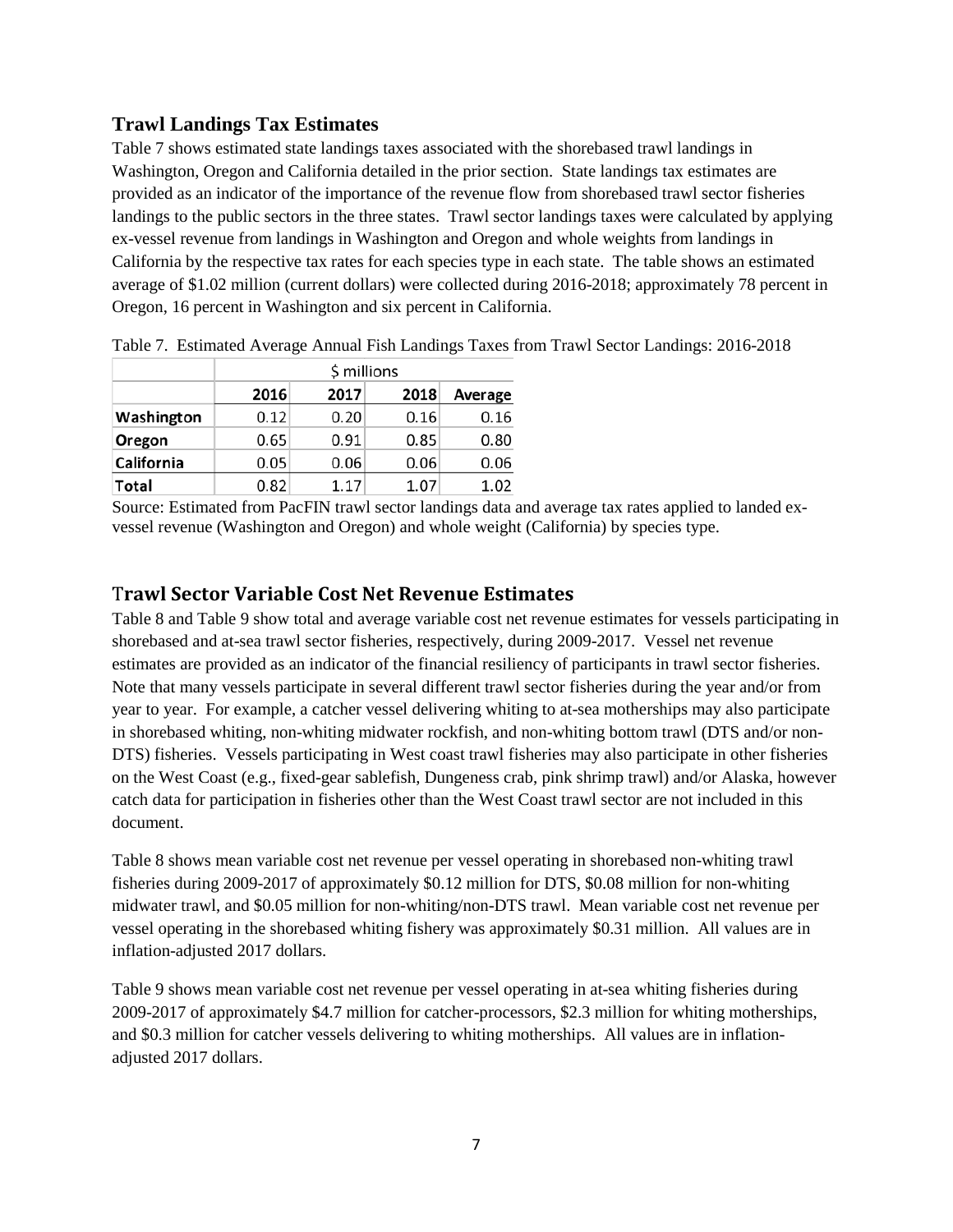|                                                     |                      |      |      |                    |      |      |      |      |      | Annual  |
|-----------------------------------------------------|----------------------|------|------|--------------------|------|------|------|------|------|---------|
|                                                     | 2009                 | 2010 | 2011 | 2012               | 2013 | 2014 | 2015 | 2016 | 2017 | Average |
| Sector Total Variable Cost Net Revenue (\$ mil)     |                      |      |      |                    |      |      |      |      |      |         |
| DTS trawl with trawl endorsement                    | 12.5                 | 9.2  | 8.8  | 6.2                | 6.8  | 5.7  | 6.5  | 7.0  | 7.2  | 7.8     |
| Non-whiting midwater trawl                          |                      |      |      | 0.1                | 0.3  | 0.4  | 0.8  | 0.6  | 1.9  | 0.7     |
| Non-whiting, non-DTS trawl with trawl endorse.      | 1.4                  | 1.0  | 2.0  | 3.1                | 3.4  | 3.1  | 3.3  | 3.9  | 3.9  | 2.8     |
| Shoreside Pacific whiting                           | 2.3                  | 4.2  | 12.5 | 10.2               | 14.4 | 10.4 | 3.7  | 5.7  | 10.6 | 8.2     |
| Trawl only catch share fisheries                    | 18.4                 | 19.2 | 29.4 | 22.9               | 30.3 | 24.5 | 16.7 | 21.6 | 29.4 | 23.6    |
| <b>Number of Vessels</b>                            |                      |      |      |                    |      |      |      |      |      |         |
| DTS trawl with trawl endorsement                    | 108                  | 96   | 63   | 58                 | 58   | 51   | 51   | 50   | 55   | 66      |
| Non-whiting midwater trawl                          |                      |      |      | 5                  | 5    | 9    | 12   | 9    | 14   | 9       |
| Non-whiting, non-DTS trawl with trawl endorse.      | 89                   | 57   | 43   | 45                 | 43   | 49   | 36   | 47   | 48   | 51      |
| Shoreside Pacific whiting                           | 34                   | 35   | 26   | 25                 | 24   | 25   | 22   | 23   | 25   | 27      |
| Trawl only catch share fisheries                    | 131                  | 122  | 91   | 89                 | 90   | 86   | 80   | 80   | 84   | 95      |
| Mean Variable Cost Net Revenue per Vessel (\$ mil.) |                      |      |      |                    |      |      |      |      |      |         |
| DTS trawl with trawl endorsement                    | 0.12                 | 0.10 | 0.14 | 0.11               | 0.12 | 0.11 | 0.13 | 0.14 | 0.13 | 0.12    |
| Non-whiting midwater trawl                          |                      |      |      | 0.02               | 0.07 | 0.05 | 0.06 | 0.07 | 0.14 | 0.08    |
| Non-whiting, non-DTS trawl with trawl endorse.      | 0.02                 | 0.02 | 0.05 | 0.07               | 0.08 | 0.06 | 0.09 | 0.08 | 0.08 | 0.05    |
| Shoreside Pacific whiting                           | 0.07                 | 0.12 | 0.48 | 0.41               | 0.60 | 0.41 | 0.17 | 0.25 | 0.42 | 0.31    |
| Trawl only catch share fisheries<br>$\blacksquare$  | 0.14<br>$\mathbf{v}$ | 0.16 | 0.32 | 0.26<br>$\sqrt{2}$ | 0.34 | 0.28 | 0.21 | 0.27 | 0.35 | 0.25    |

Table 8. Estimated Variable Cost Net Revenue for Shorebased Trawl Catcher Vessels: 2009-2017 (\$2017)

Source: FISHEyE application maintained by NOAA Fisheries NWFSC: [\(http://dataexplorer.northwestscience.fisheries.noaa.gov/fisheye/PerformanceMetrics/](http://dataexplorer.northwestscience.fisheries.noaa.gov/fisheye/PerformanceMetrics))

|                                                     | 2009 | 2010 | 2011 | 2012 | 2013 | 2014 | 2015 | 2016 | 2017 | Annual<br>Average |
|-----------------------------------------------------|------|------|------|------|------|------|------|------|------|-------------------|
| Total Variable Cost Net Revenue (\$ mil)            |      |      |      |      |      |      |      |      |      |                   |
| Motherships                                         | 7.8  | 18.0 | 13.3 | 8.0  | 9.5  | 14.0 | 5.1  | 12.6 | 14.5 | 11.4              |
| At-sea Catcher Vessels                              | 2.3  | 4.8  | 6.2  | 3.4  | 5.3  | 5.0  | 2.4  | 4.3  | 5.8  | 4.4               |
| Catcher-Processors                                  | 20.7 | 37.6 | 33.8 | 29.0 | 41.9 | 60.8 | 35.9 | 48.9 | 38.6 | 38.6              |
| <b>Number of Participating Vessels</b>              |      |      |      |      |      |      |      |      |      |                   |
| Motherships                                         | 6    | 6    | 5    | 5    | 5    | 5    | 3    | 6    | 4    | 5                 |
| At-sea Catcher Vessels                              | 19   | 21   | 18   | 16   | 18   | 19   | 14   | 17   | 15   | 17                |
| Catcher-Processors                                  | 5    | 6    | 9    | 9    | 9    | 9    | 9    | 9    | 9    | 8                 |
| Mean Variable Cost Net Revenue per Vessel (\$ mil.) |      |      |      |      |      |      |      |      |      |                   |
| Motherships                                         | 1.3  | 3.0  | 2.7  | 1.6  | 1.9  | 2.8  | 1.7  | 2.1  | 3.6  | 2.3               |
| At-sea Catcher Vessels                              | 0.1  | 0.2  | 0.3  | 0.2  | 0.3  | 0.3  | 0.2  | 0.3  | 0.4  | 0.3               |
| Catcher-Processors                                  | 4.1  | 6.3  | 3.8  | 3.2  | 4.7  | 6.8  | 4.0  | 5.4  | 4.3  | 4.7               |

#### Table 9. Estimated Variable Cost Net Revenue for At-sea Whiting Sector Vessels: 2009-2017 (\$2017)

Source: FISHEyE application maintained by NOAA Fisheries NWFSC: [\(http://dataexplorer.northwestscience.fisheries.noaa.gov/fisheye/PerformanceMetrics/](http://dataexplorer.northwestscience.fisheries.noaa.gov/fisheye/PerformanceMetrics))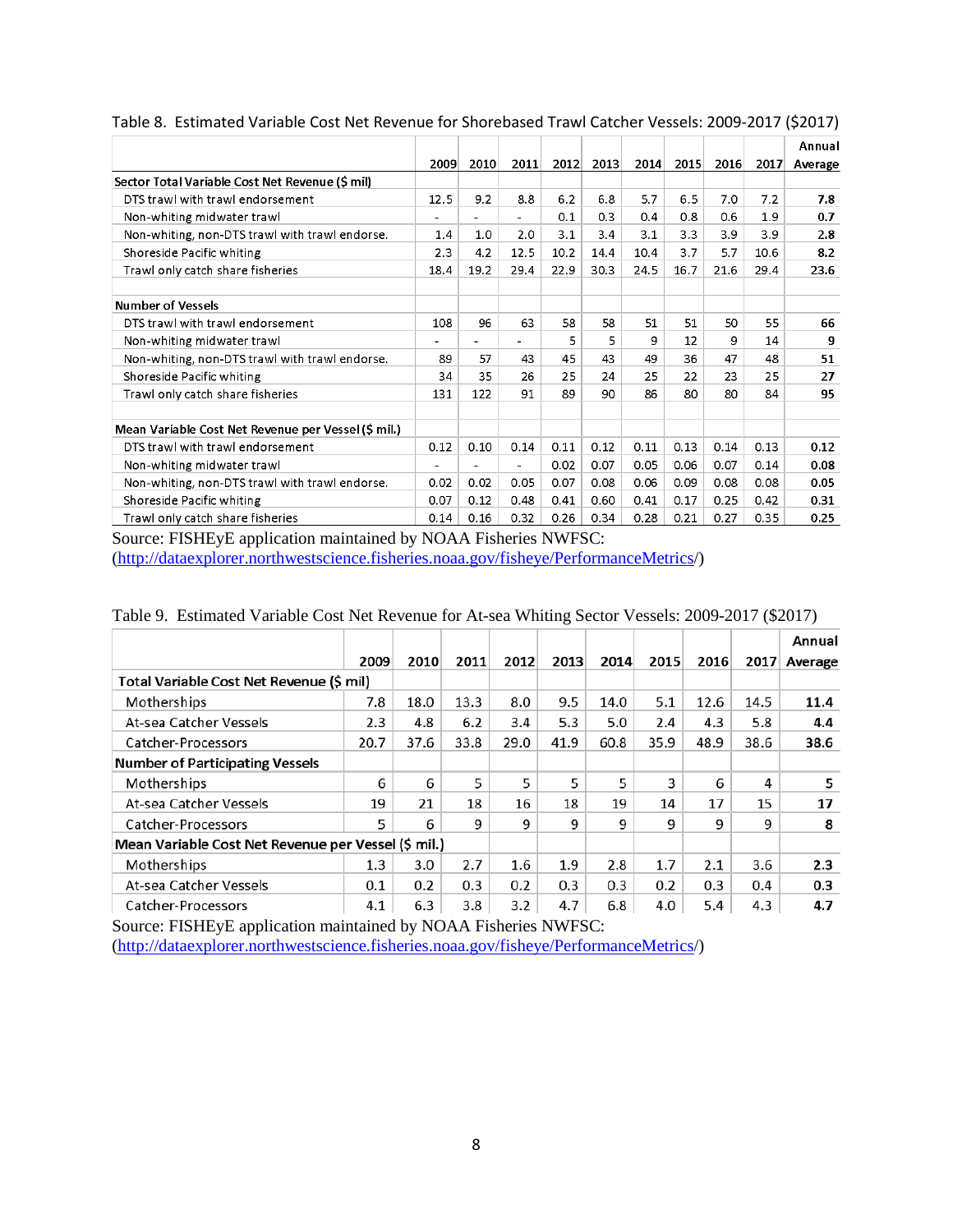# **Estimated Cost of Selective Flatfish Trawl Gear**

Some alternatives under the proposed action would require use of selective flatfish trawl net (SFFT) gear in certain times and/or areas in order to reduce salmon bycatch in bottom trawl fisheries. Cost estimates solicited from regional net makers for sample SFFT gear based on the specifications shown in Figure 1 of Agenda Item F.3.a Supplemental NMFS Report April 2017[2](#page-9-0) (i.e., approximately 102.5' 8" footrope with attachments, 132.25' cutback headrope with no center floats, 5 1/2" net with floats and mini bridles and intermediate, 4 1/2" be double 5mm codend with chafer) range from approximately \$18,000 to \$25,000 per net.

l

<span id="page-9-0"></span><sup>2</sup> F3a\_Sup\_NMFS\_Rpt\_Apr2017BB.pdf "Influence of selective flatfish trawl gear on Chinook bycatch projections in the bottom trawl sector".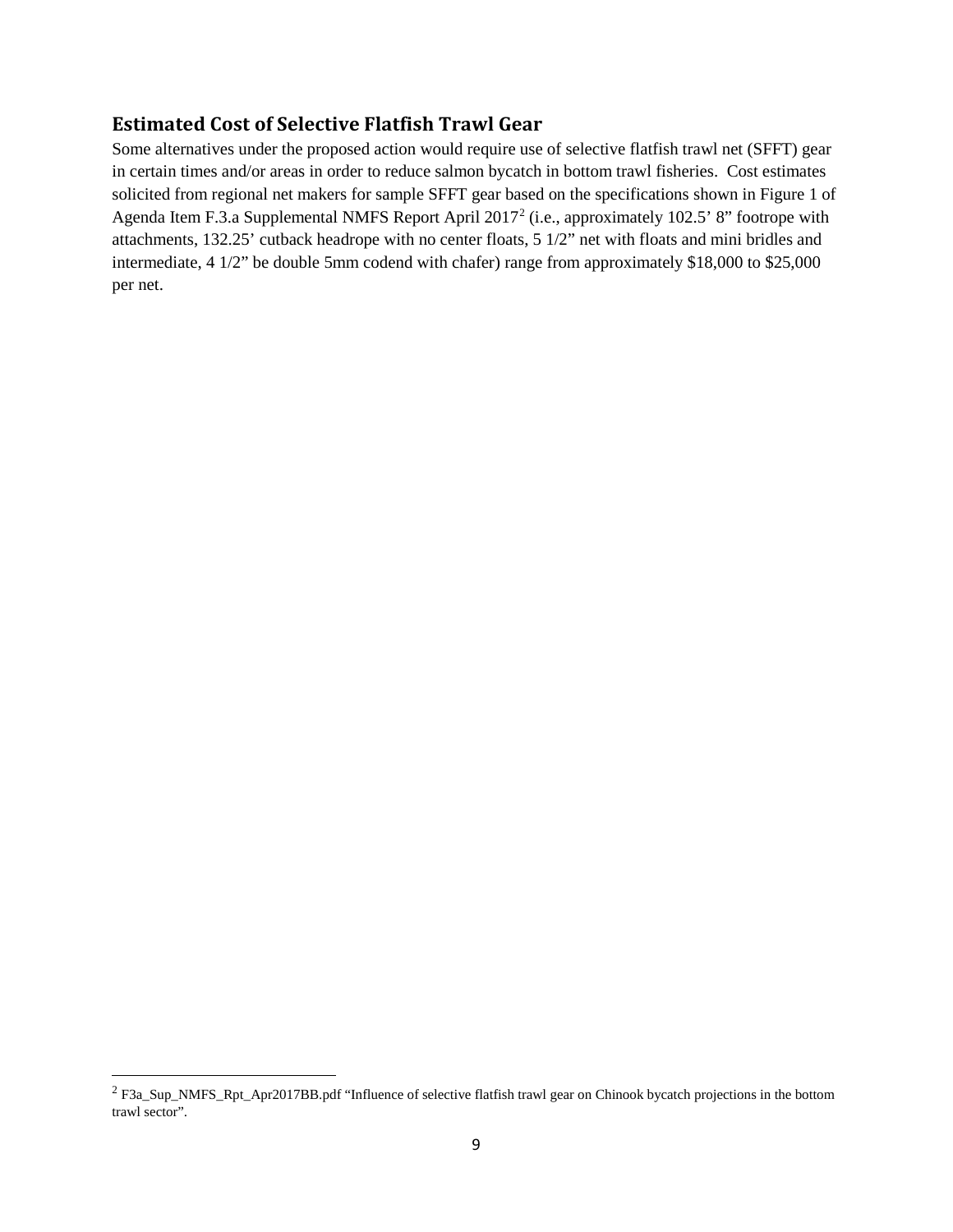# **Trawl Sector Landings from Catch Taken in Block Area Closure Zones**

Table 10 and Table 11 show the regional distribution of landings and ex-vessel revenue of trawl groundfish species caught in areas designated for possible Block Area Closures (BACs) under Groundfish FMP Amendment 28 (Essential Fish Habitat). Under certain alternatives of the proposed salmon bycatch mitigation action, BACs would be eligible for possible temporary closure in order to mitigate salmon bycatch. Table 10 and Table 11 are reproduced from the decision document produced to analyze that action<sup>3</sup>.

Since Rockfish Conservation Areas (RCAs) have generally been closed to fishing since 2001, BACs were split into portions lying outside and within trawl RCA boundaries. Landings data from catch taken inside the RCA boundaries (approximated by the area between  $100$  fm and  $150$  fm depth contours<sup>[4](#page-10-1)</sup>) were available only for years prior to 2002, so Table 10 shows the distribution of landings from trawl catch taken in those areas during 1997-2001. Table 11 shows landings from trawl catch taken in BAC areas outside RCA boundaries during a more recent period, 2011-2014.

Table 10 shows that port groups with the highest shares of non-whiting trawl groundfish ex-vessel revenue during 1997-2001 landed from catch in BCA areas between 100 fm and 150 fm depth were located on Northern California and Central Oregon coasts: San Francisco (15.6%), Newport (14%), Monterey (10.8%), Coos Bay (10.7%), Fort Bragg (10.1%), Eureka (8.8%) and Crescent City (8.3%). Port groups with the lowest shares of non-whiting trawl groundfish ex-vessel revenue during 1997-2001 landed from catch in BCA areas between 100 fm and 150 fm depth were Astoria (5%), Brookings (5.7%) and Morro Bay (6.5%).

Table 11 shows that port groups with the highest share of non-whiting trawl groundfish ex-vessel revenue during 2011-2014 landed from catch in BCA areas other than between 100 fm and 150 fm depth were concentrated mainly on Northern California and South-Central Oregon coasts: Morro Bay (100%), Crescent City (100%), Fort Bragg (100%), Monterey (100%), San Francisco (100%), Eureka (100%), Brookings (99.9%), Coos Bay (99.8%) and Newport (98.8%). The port group with the lowest share of non-whiting trawl groundfish ex-vessel revenue during 2011-2014 landed from catch in BCA areas other than between 100 fm and 150 fm depth was Astoria (66.3%).

l

<span id="page-10-0"></span><sup>3</sup> *Changes to Pacific Coast Groundfish Essential Fish Habitat Conservation Areas and Boundaries of the Trawl Gear Rockfish Conservation Area Final Environmental Impact Statement, Magnuson Stevens Act Analysis, Regulatory Impact Review, and Regulatory Flexibility Analysis*, NMFS and PFMC, July 25, 2019.

<span id="page-10-1"></span><sup>4</sup> Beginning in 2002, areas between 100 fm and 150 fm depth off the West Coast formed the core of RCAs which have since generally been closed to bottom contact fishing. RCAs have also been expanded to areas deeper than 150 fm from time to time depending on the stock status and bycatch rates affecting overfished groundfish species.